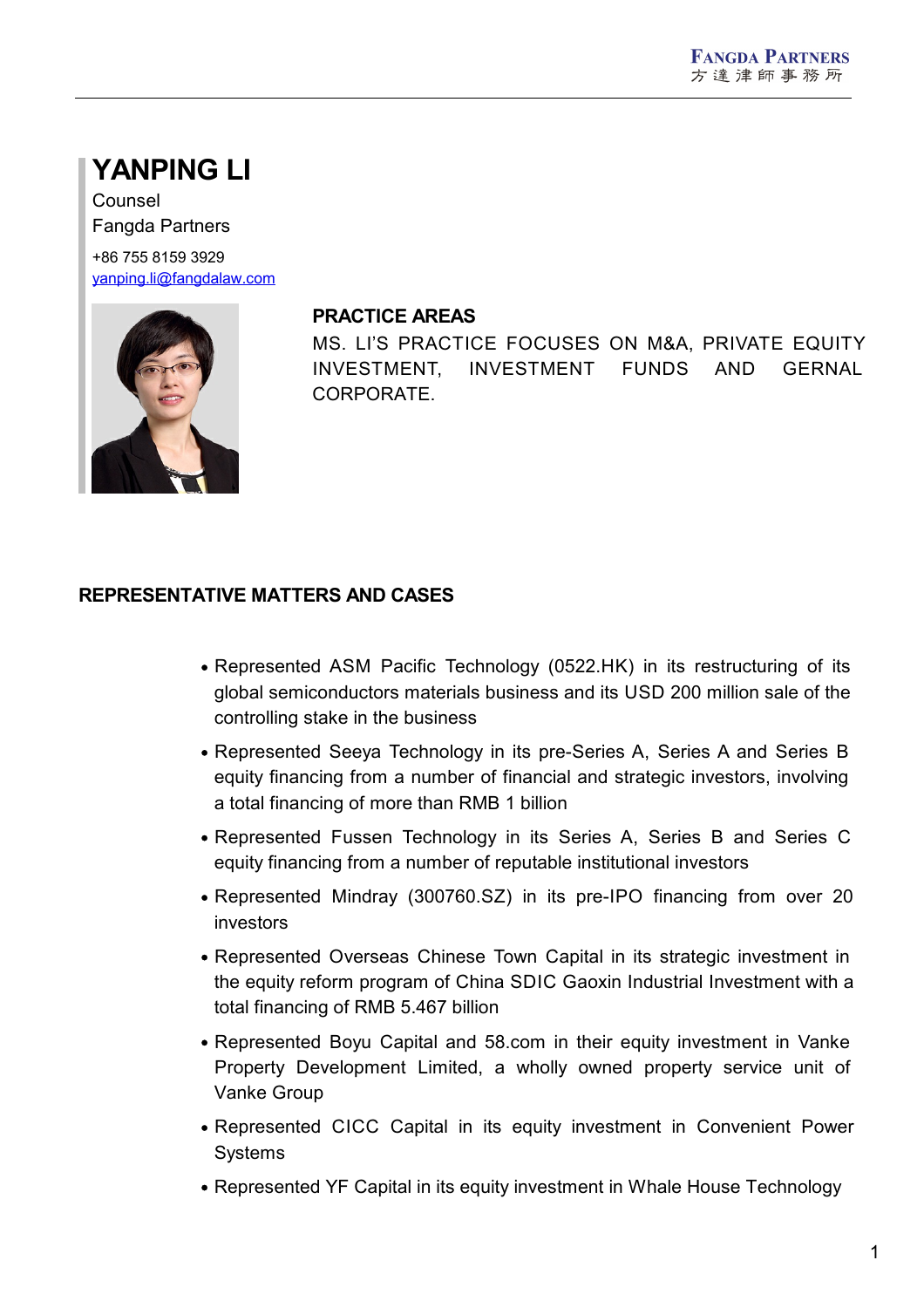- Represented Alibaba Pictures in its RMB 830 million acquisition of 100% shares in Yueke Software
- Represented China Resources Cement in its proposed acquisition of a PRC cement manufacturing enterprise
- Represented DGW Group in its acquisition and later sale of 30% shares in Torch Investment Company Limited
- Provided legal advice on mergers and acquisitions, strategic investments, restructurings and general corporate matters to several PRC and multinational companies, including iRay Technology (688301.SH), Seeya Technology, Fussen Technology, Oxi Technology, Singapore Post Ltd (S08.SI) and MKS Instruments (NASDAQ: MKSI)
- Represented China Resources Land and China Resources Capital in forming a fund focusing on investments in the commercial real estate sector
- Represented China Recourses Power and China Resources Capital in forming a fund focusing on investments in the new energy sector
- Represented China Merchants Capital in forming a venture capital fund
- Represented an FoF managed by China Merchants Capital in its investments in a dozen reputable RMB private equity investment funds, including those managed by Meituan, Fountain Vest, CICC Capital, Legend Capital, Decheng Capital and China Capital Management
- Represented CMB Investment Center in its investments in Hillhouse RMB Fund (II) and Dachen Chuangtong Fund
- Represented an FoF managed by CICC Capital in its investment in multiple funds, including Dachen Chuangjing Fund and Yueke New Material Investment Fund
- Represented Tianyi Capital in its investment in China Capital (Shenzhen) Emerging Sector Strategic Equity Investment Fund
- Represented an international secondary fund in its acquisitions of secondary interests in several RMB funds

## **OTHER INFORMATION**

## **Education**

- Peking University, School of Law, LL.M.
- China University of Political Science and Law, LL.B.

## **Professional Qualification**